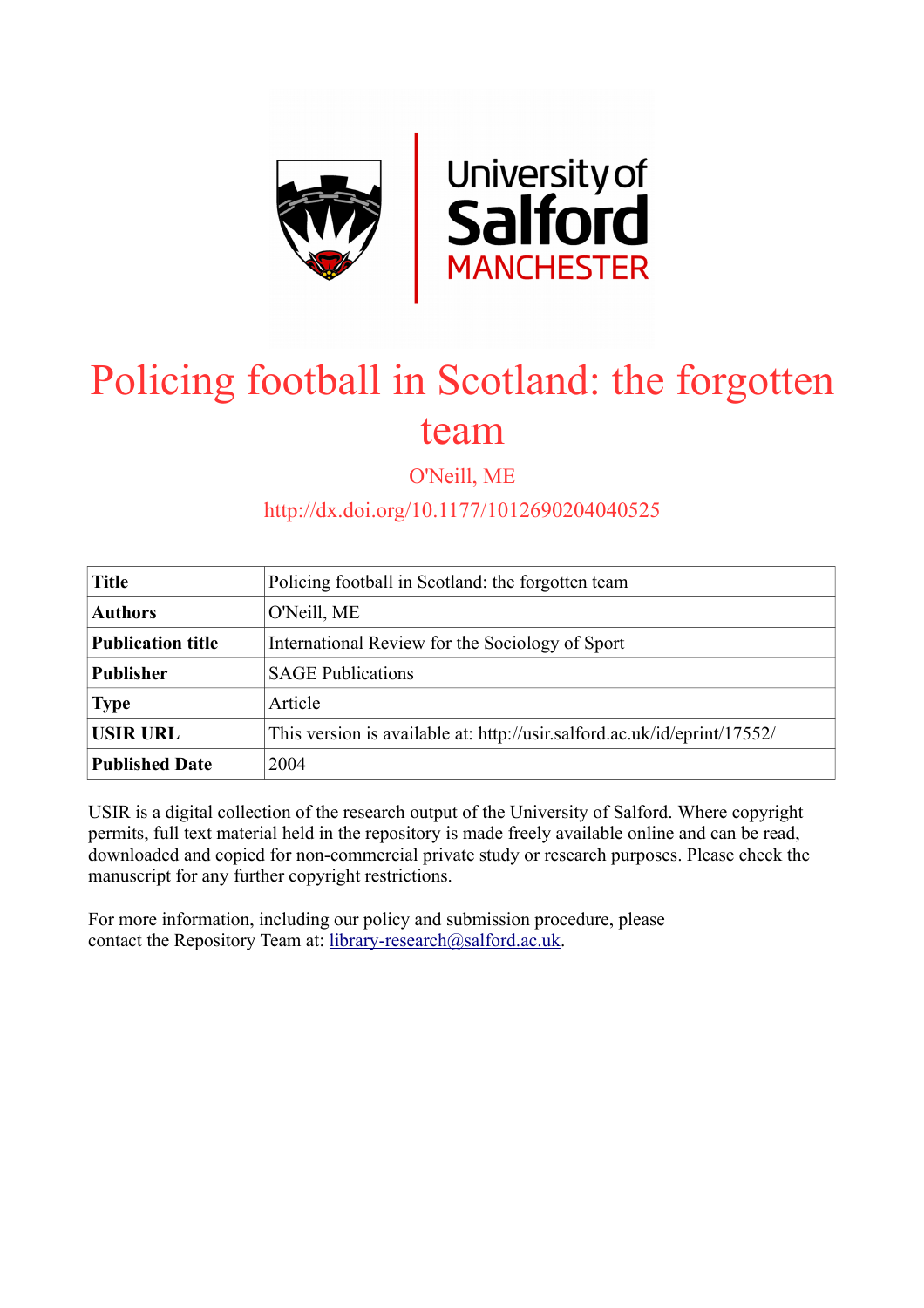The following is a post-referee draft of the article published by the International Review for the Sociology of Sport. Reference: O"Neill, M. (2004) "Policing Football in Scotland: The forgotten team", *International Review for the Sociology of Sport*, 39(1): 95-104. © Copyright ISSA and SAGE Publications (London, Thousand Oaks, CA, New Delhi) [www.sagepublications.com](http://www.sagepublications.com/) doi: 10.1177/1012690204040525

### Policing Football in Scotland: The Forgotten Team

By:

Megan O"Neill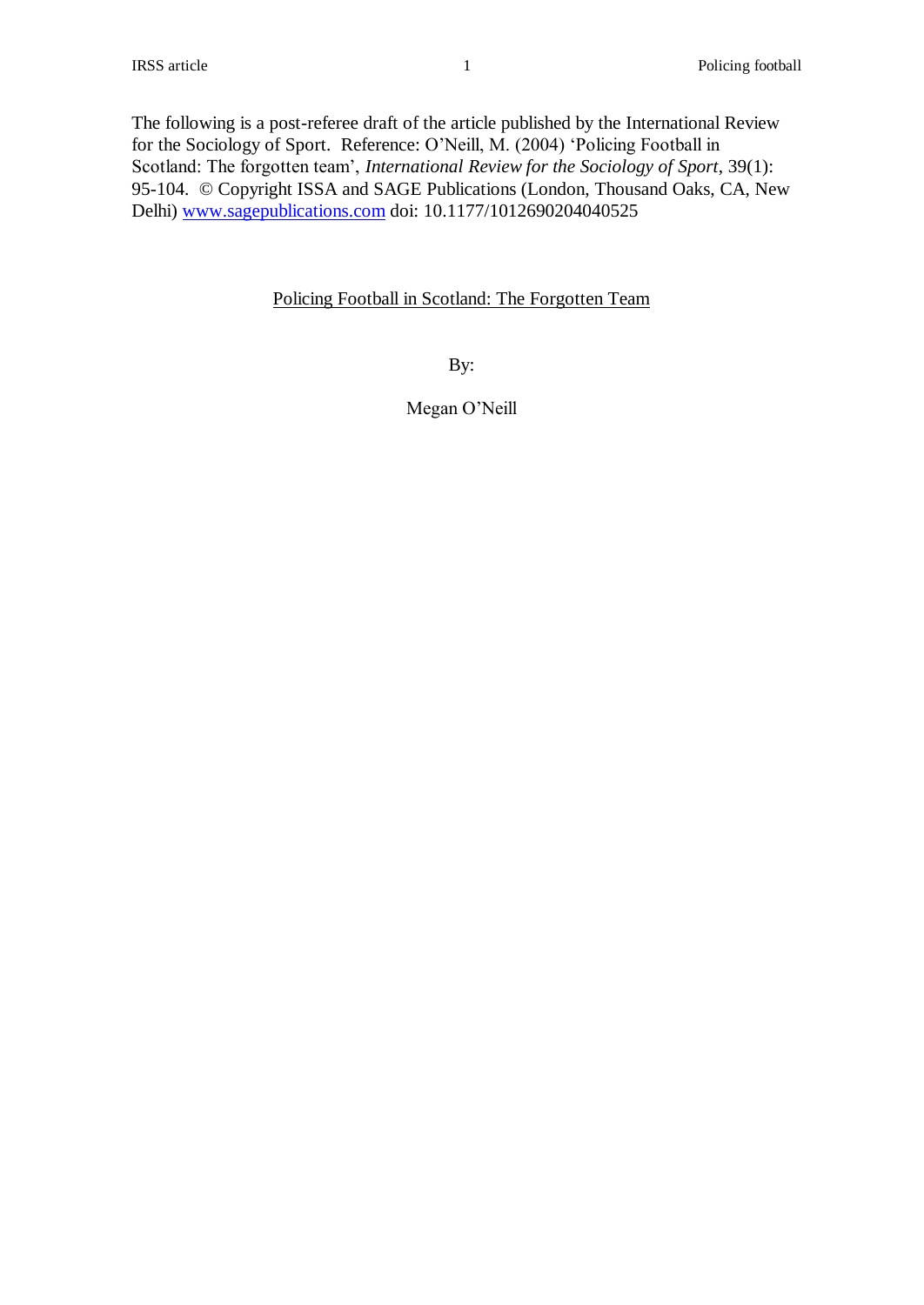*Abstract*: In this paper, I suggest that the prevailing literature which has been generated by academics and official enquiry on football spectator culture and violence has neglected one of the main features of any UK football match: the police. I demonstrate through reference to my own work with Scottish police officers how a significant police culture exists in relation to football. A key aspect in this culture is that the police do not operate as one homogenous unit, or "team" in Erving Goffman"s (1959) terms, but as several smaller teams working largely independently of each other. This police culture needs to be investigated further in order to gain a complete understanding of football spectator culture and violence.

*Keywords*: football, supporters, police, Goffman, Scotland

*Biographical note*: The author is a research associate working with Prof. Simon Holdaway on an ESRC funded project examining Black Police Associations in England and Wales. Her research interests include football studies, policing studies, race and ethnicity, the work of Erving Goffman, and the sociology of time and space.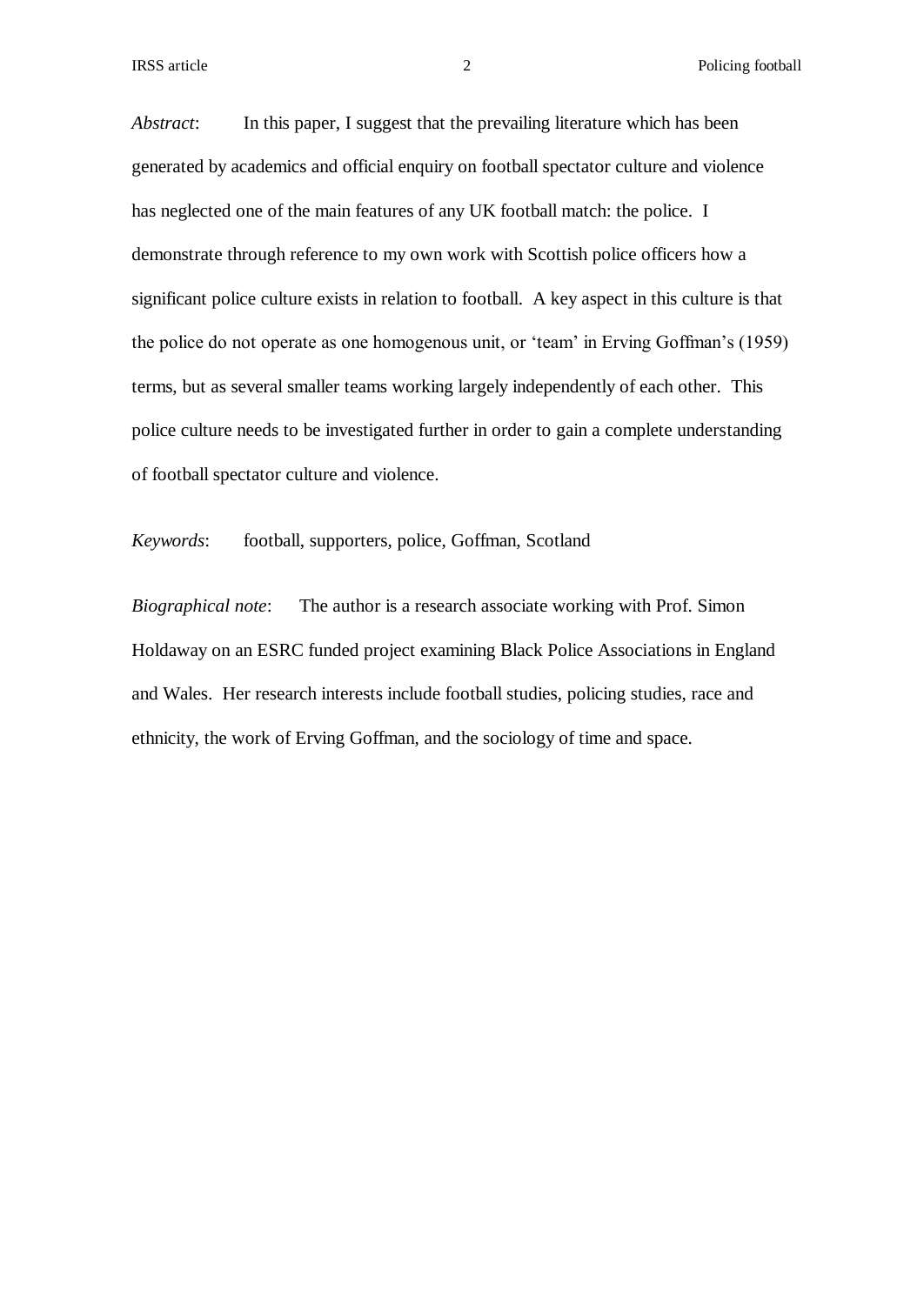#### Policing Football in Scotland: The forgotten team<sup>1</sup>

A large and consistent feature of any football<sup>2</sup> match in Scotland is the police yet, as I will show, they have been largely neglected by academic and governmental studies. I will suggest, with reference to findings from my fieldwork in the policing of football in Scotland, that this is an oversight and that consideration needs to be given to the social as well as practical roles that the police play in football. To do this, I will use the work of Erving Goffman (1959) on "teams" to suggest that the police operate not as one large homogenous team but as several small, independent teams.

# **Background to the study**

While the sociological study of football violence has been a recognised area of research in England (Taylor, 1969; Marsh et al., 1978; Dunning et al., 1987; Armstrong & Harris, 1991) and Scotland (Coalter, 1985; Giulianotti, 1996) for many years, very little work has been done specifically on the police in the football context (Giulianotti, 1994: 17). Most of the work to date is either supporter-focused and only mentions the police as part of the objective context (Collison, 1989; Finn, 1994; Armstrong, 1998); is a governmental or police study into policing tactics at football and thus lacks sociological depth (The Home Office, 1990; Middleham, 1993); or looks at how the legal system over-legislates in the area of football violence through a misinformed understanding of football supporters (Armstrong & Young, 1997; Harper, 1990; Giulianotti, 1994; White, 1985). Stott and Reicher (1998) have conducted interviews with police officers to assess their views on crowds, but not specifically football crowds. Lewis (1980) conducted an ethnographic study into the policing of Aston Villa and used many of the same techniques that I have employed in this research. However, his work was largely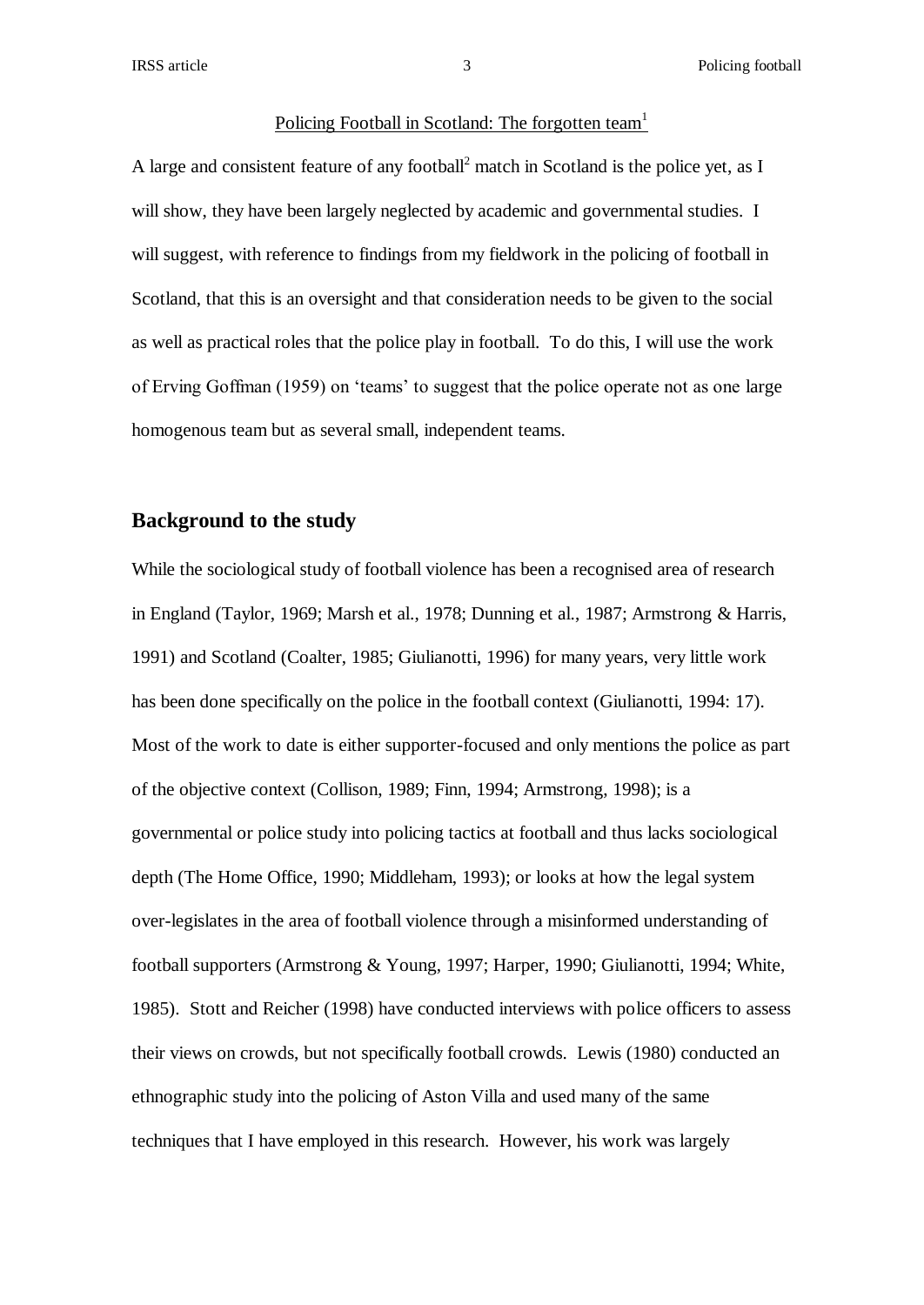IRSS article 4 Policing football

descriptive and did not examine the underlying social patterns that he was observing. Garland and Rowe (1999; 2000) have written several pieces on the policing of football in England. Their work tends to focus on policing racism in football grounds or hooliganism more broadly (especially England supporters abroad), rather than on policing all types of supporters.

As such, I have conducted a qualitative research project into the sociology of football policing from the police officer"s point of view. By using Goffman"s (1959) work to study personal interaction between the police and supporters during a match day, I have been able to gain an understanding of the rituals, boundaries, and beliefs shared between these groups during the course of a match. Mine is an ethnographic study of the 1998/1999 season in three Scottish grounds. In that time, I have seen league matches, a testimonial, and international fixtures. Three different police forces as well as the Scottish Police College have assisted my work. Most of my data come from field notes gathered from observations of and discussions with the police before, during, and after the games. I began each football match by attending the police briefings and was assigned to a pair or team of officers for the day. In accordance with a pre-arranged plan I rotated which type of officers I observed at each match. For example, one week I would be with officers in the city centre, another week with officers in the visiting supporters' stand and another I would be with the plain clothes detectives. I went everywhere my officers did throughout the match and stayed with them until they received the final call to return to the station at the end of the match day. I walked with then while they patrolled, stood next to them in stadium, rode in the police vans or unmarked cars and sat in the CCTV rooms. I would speak to the officers around me when I could to find out their thoughts on football policing and football supporters. I did not take notes in front of them as I suspected this would make them uncomfortable, but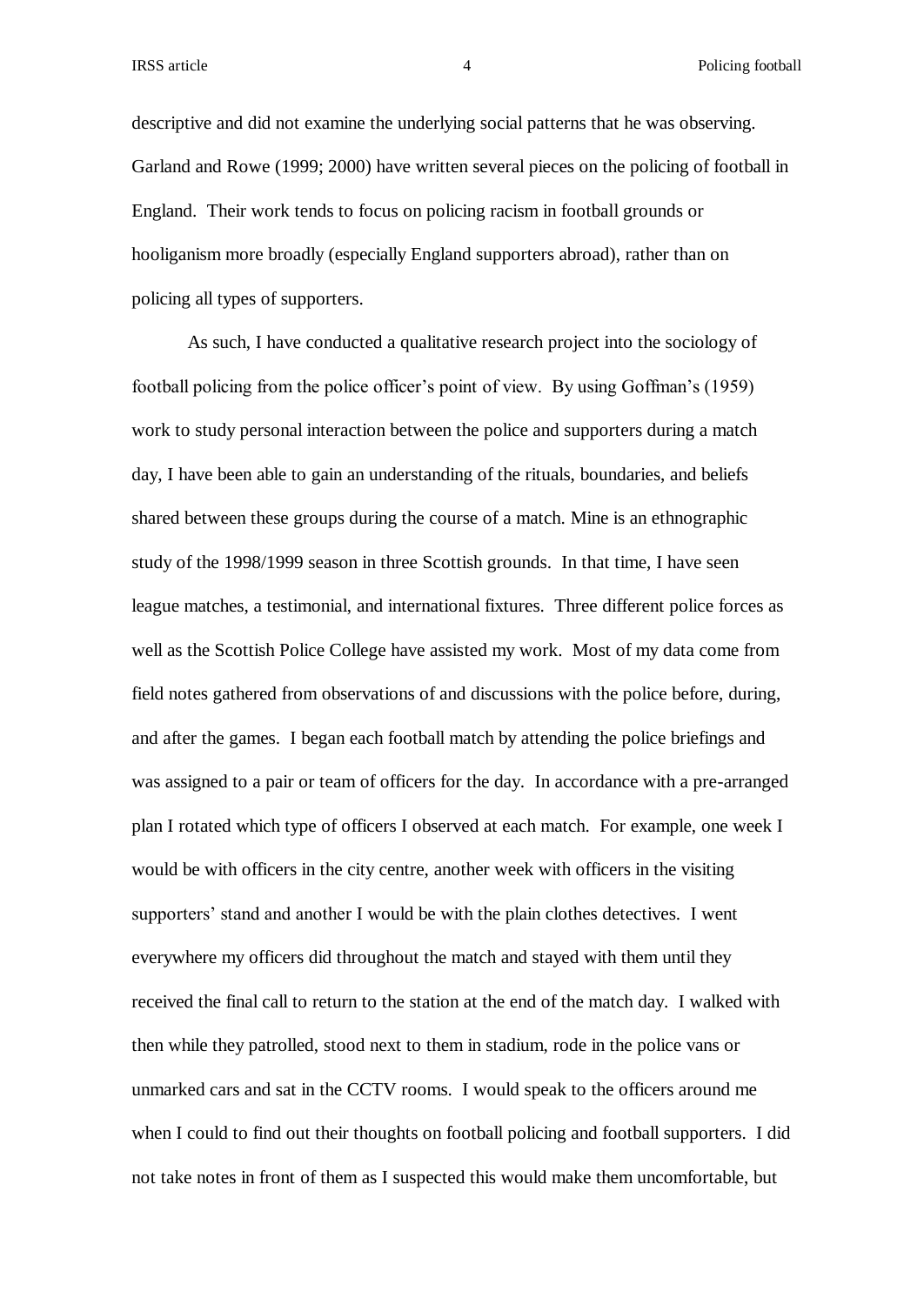wrote detailed field notes upon my return home that evening that covered my observations as well as discussions that I had with the officers (a technique also discussed by Emerson et al., 2001: 356-7). I followed the same technique with the stewards, although I did not spend as many matches with them as I did with the police. I also conducted more formal interviews with higher-ranking officers outside of match days to learn more about how football policing worked from the operational and strategic levels. The following findings draw upon this qualitative research.

# **'Us' and 'Them': Finding the boundaries to police teams**

Goffman suggests that "in many interaction settings some of the participants cooperate together as a team or are in a position where they are dependent upon this cooperation in order to maintain a particular definition of the situation" (1959: 96). The police as a whole could be seen as a large 'team' in Goffman's terms in that they seek to define any situation as being ordered and controlled by them. For instance, Stott and Reicher (1998) have found that the police in crowd control situations see the crowd itself as heterogeneous and that this was a view held collectively by the police. Thus while the crowd may be heterogeneous, Stott and Reicher represented the police in their study as homogenous, or, as a unified team. Young (1993), in his anthropological look at the police from the inside, has described their many techniques and symbols for preserving their own unity and sanctity in the face of the unclean public. Rituals and shared belief systems are rife, and he presents a very clear image of the police (especially in the rural forces) as a unified team. Manning (1977: 28) suggests that the police force as a whole is an *organisation*, as 'a team exists situationally'. In Manning's terms, an organisation is a label which can "bind actors into collective moral obligations, demand loyalty", and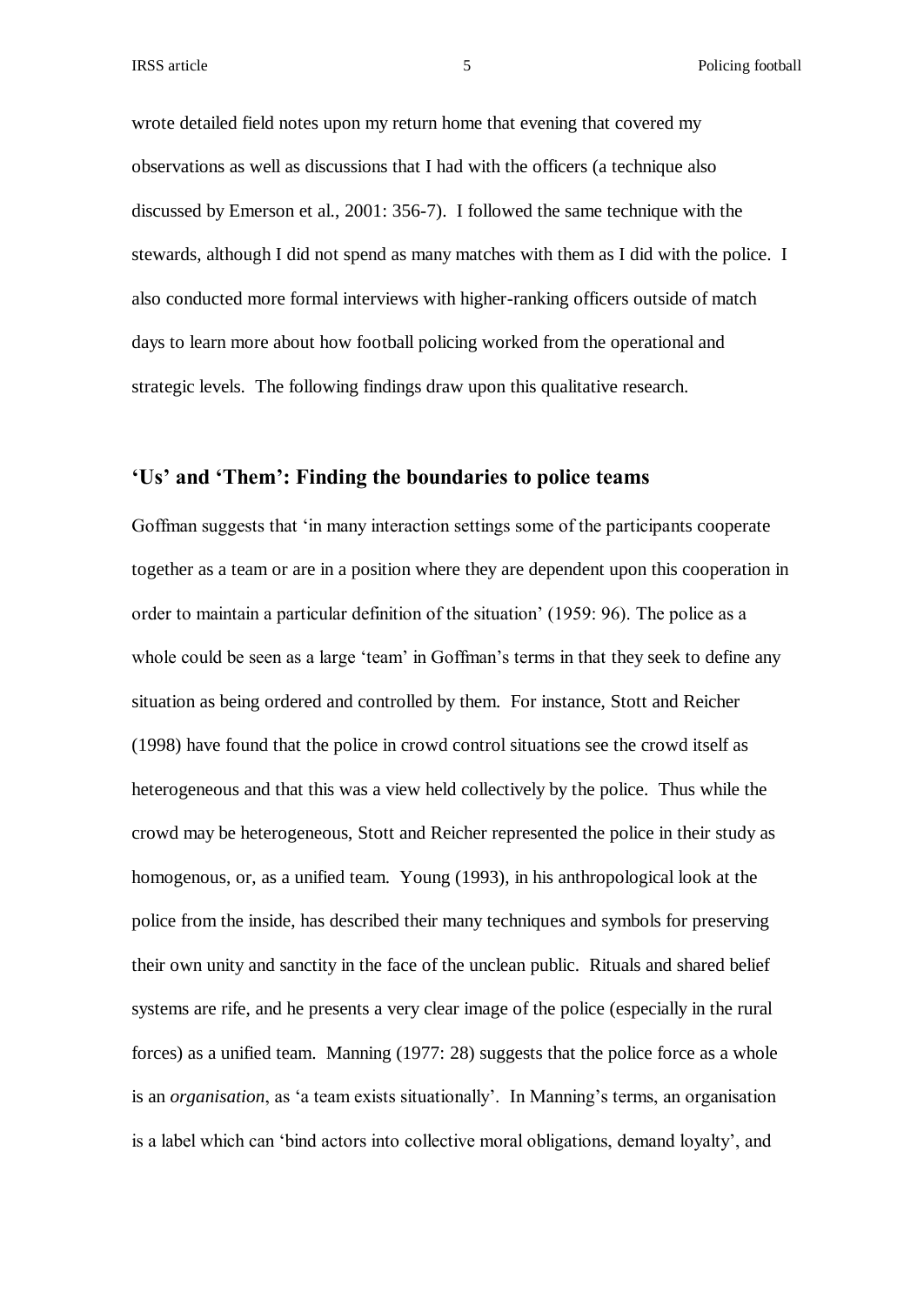IRSS article 6 and 1992 6 Policing football

"limits the range of impressions they can attempt to convey". However, Manning further states that when interacting with each other in specific situations, the police constitute teams. He suggests that teams are transitory and based solely in the moment, whereas organisations are more enduring.

My work suggests that the police could be more accurately described as several small, permanent, and contextual teams that exist under the guise of one large general team. In contrast to Manning, I argue that some teams within the police are stable, or at least re-occurring, e.g. in the context of football duty. The various police teams I will describe next can be found at every match, although the specific actors may change from game to game. These teams are based in the sub-division from which the officers originate, in the geographic location the officers are assigned to patrol, their specific duties, their rank, and the time of day. They have come to develop established ways of interacting with the supporters, public, and each other so that each team is significant in routine social interaction at football matches.

While the police force as a whole does seek an ordered and controlled situation at football, it is each interaction team within the police that actually seeks it, yet in a different way. To demonstrate this, I will examine the personal interaction between different groups (teams) of police officers and illustrate how communication breakdowns and internal police politics prevent them from becoming one unified team. I will also examine the way each team of officers interacts with supporters. Not only is the audience for each team"s performance different, but also the way they perceive and relate to the supporters varies.

I will begin the analysis of police interaction with each other by considering the decisions made by senior police officers for the duties of uniformed officers in pre-match patrols. Based on my observations at these meetings, the usual approach the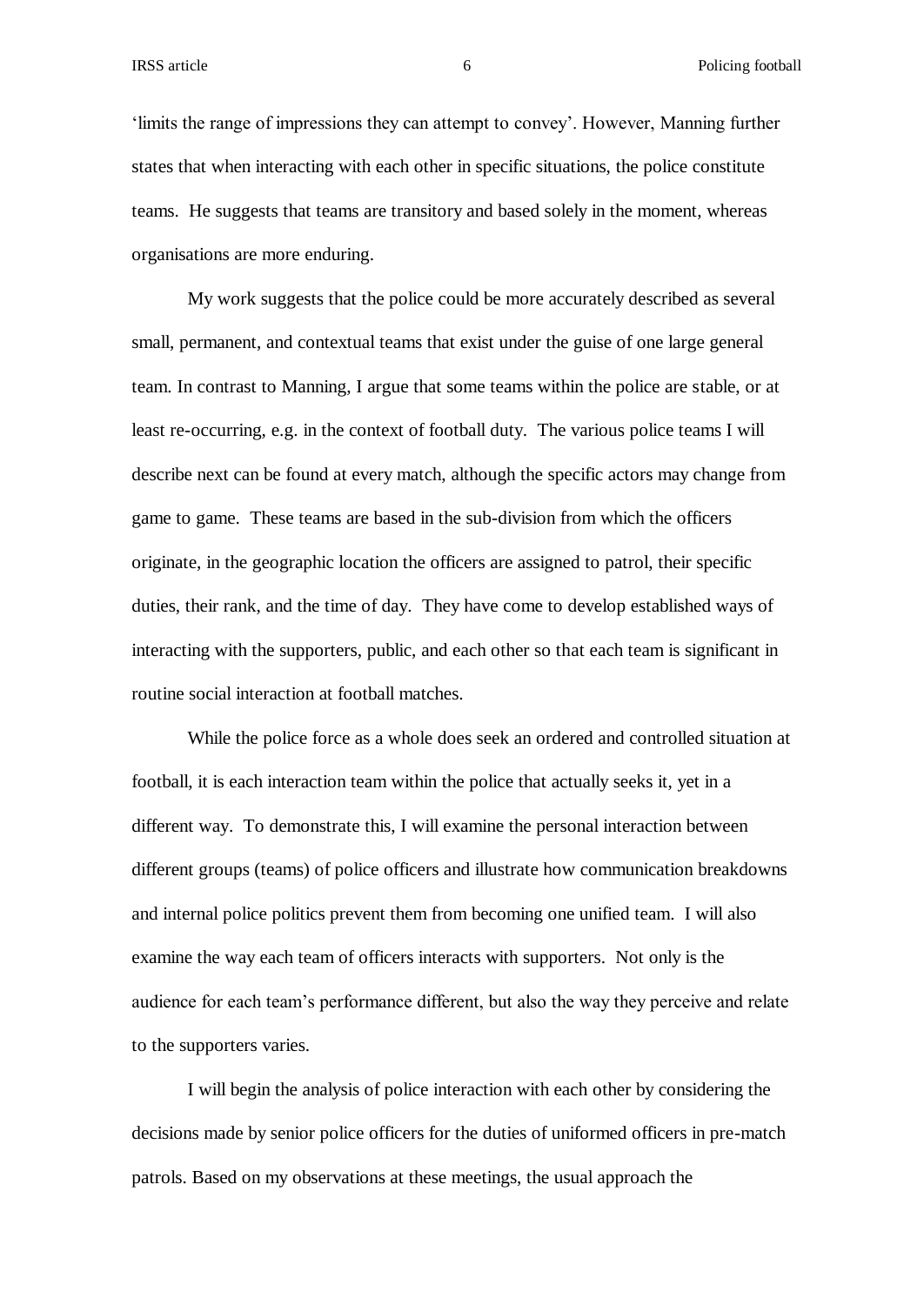IRSS article 2008 and 2008 7 Policing football

Superintendent or Chief Inspector takes towards the policing of the football game is one that is very strict, managerial, and almost militaristic. Officers are given a wide variety of information in pre-match briefings about what the arrangements are for the day and their specific responsibilities and powers (Rubinstein, 1973: 54). The senior officers I observed often instructed their officers to arrest known troublemakers, or "hooligans", on the spot if they "give any hassle". The police are "not to mess about with them anymore" and to use arrest of one offender as a deterrent and warning to the others. Uniformed police constables (PCs) in the City Centre are organised into pairs that have specific locations to observe. Their main task is to ensure that the opposing groups of supporters are kept apart by directing them to separate routes to the stadium, and to break up large groups of supporters into smaller groups. The Superintendent surveys these tactical positions before and after the match either in the CCTV room, or by walking or driving around to see how the officers are doing and if they are in the right places.

However, it is impossible to determine the effect the Superintendent's approach has on the supporters and public because the officers do not implement it in the pure form he suggests. This is the first example of the police operating as small independent teams. Although they are supposed to be vigilant in their duties, the PCs I observed enforce the laws on a situational basis and at the complete discretion of the particular officer (for more on police discretion see Skolnick, 1966: 71-2, 90; Chatterton, 1976: 117; Sacks, 1972; and Reiner, 1994: 722). Although police discretion is not in itself a novel topic of study, it demonstrates here how the constables and senior officers are actually separate interaction teams, as the PCs do not try to maintain the same performance as that advocated by their superiors. Most encounters with football supporters outside the ground were friendly, and the build-up of the police presence in the City Centre seemed to me to be more of a benefit to the public at large than a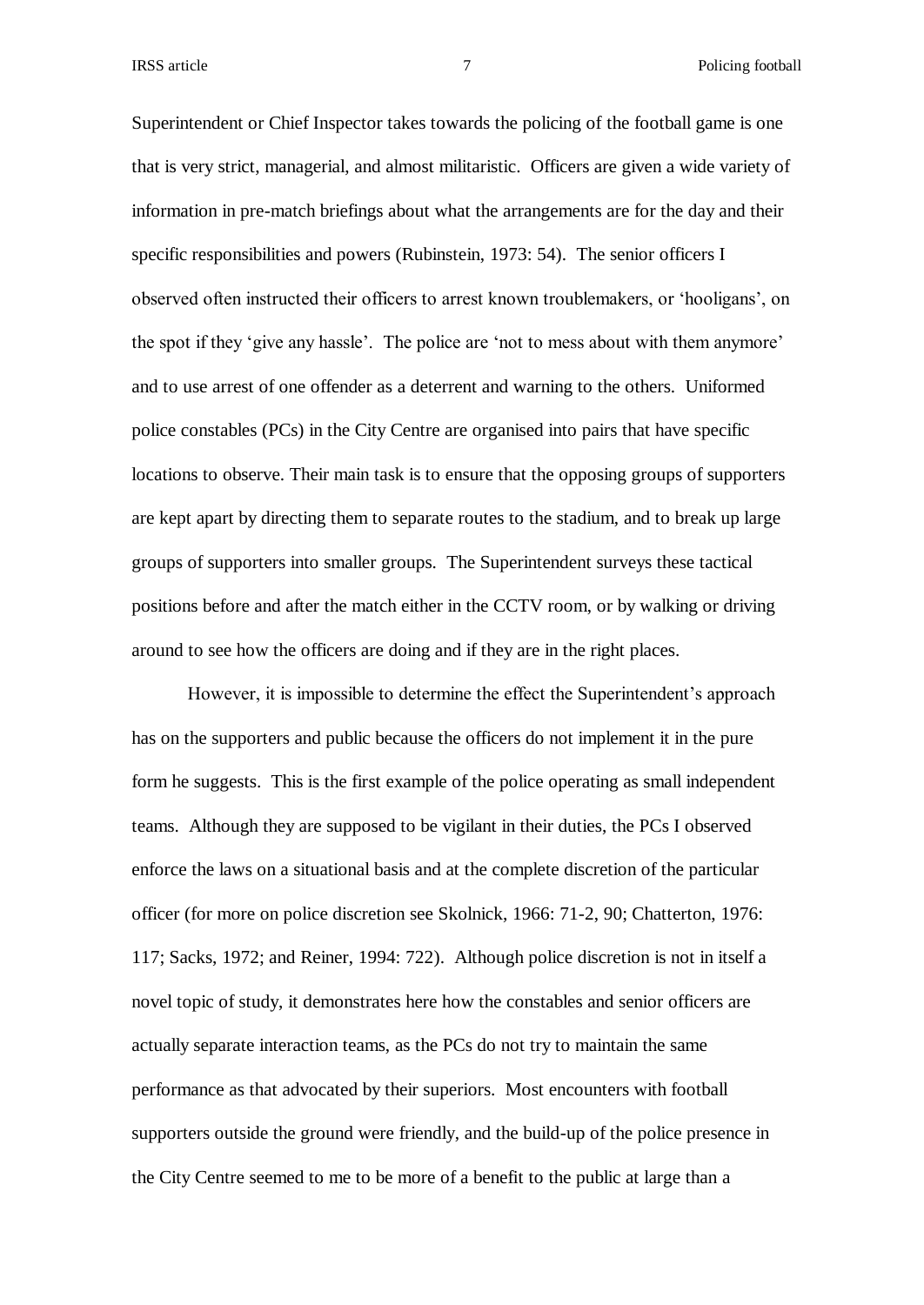IRSS article 8 and 8 Policing football 8 and 9 Policing football

controlling mechanism against football disorder. Members of the general public asked the officers for directions, assistance in calling for medical help (not football related), or found an open ear for a quick chat. The time the officers spent directly dealing with football disorder was really quite minimal. The organising of officers into pairs is also very conducive to police socialising, especially if another pair is encountered during a particularly slow afternoon. Whenever a senior officer would appear though, the PCs would quickly end conversation and start walking to appear busy (Roy, 1973).

A key factor in order for a team to maintain the definition of a situation is communication. According to Goffman, if a performer does not know all the aspects of his or her role (1959: 94) or is unsure what information is to be portrayed and what is to be kept secret (1959: 141) then the overall team performance will be weak or will fail. Teams cannot operate successfully without clear communication. The above and following examples show that communication was severely lacking among the different groups of police officers. The orders from the Superintendent in pre-match briefings experienced many mutations in their implementation (as discussed above). On other occasions, many of the uniformed officers I was observing were unsure who the main troublemakers were, those whom they were supposed to be watching. In order to maintain some kind of segregation before and after the game, the officers are instructed to direct each support side along different routes to the ground to prevent them from encountering each other. On some occasions, the City Centre officers would express confusion over exactly what the specified routes were for the opposing supporters to take and thus had problems in keeping them apart. As such, the PCs had better communication among each other and a mutual understanding of which definition of the situation they wanted to maintain, rather than a shared understanding of these things with their supervising officer (Fielding, 1988: 138, 177). As such, PCs and senior officers can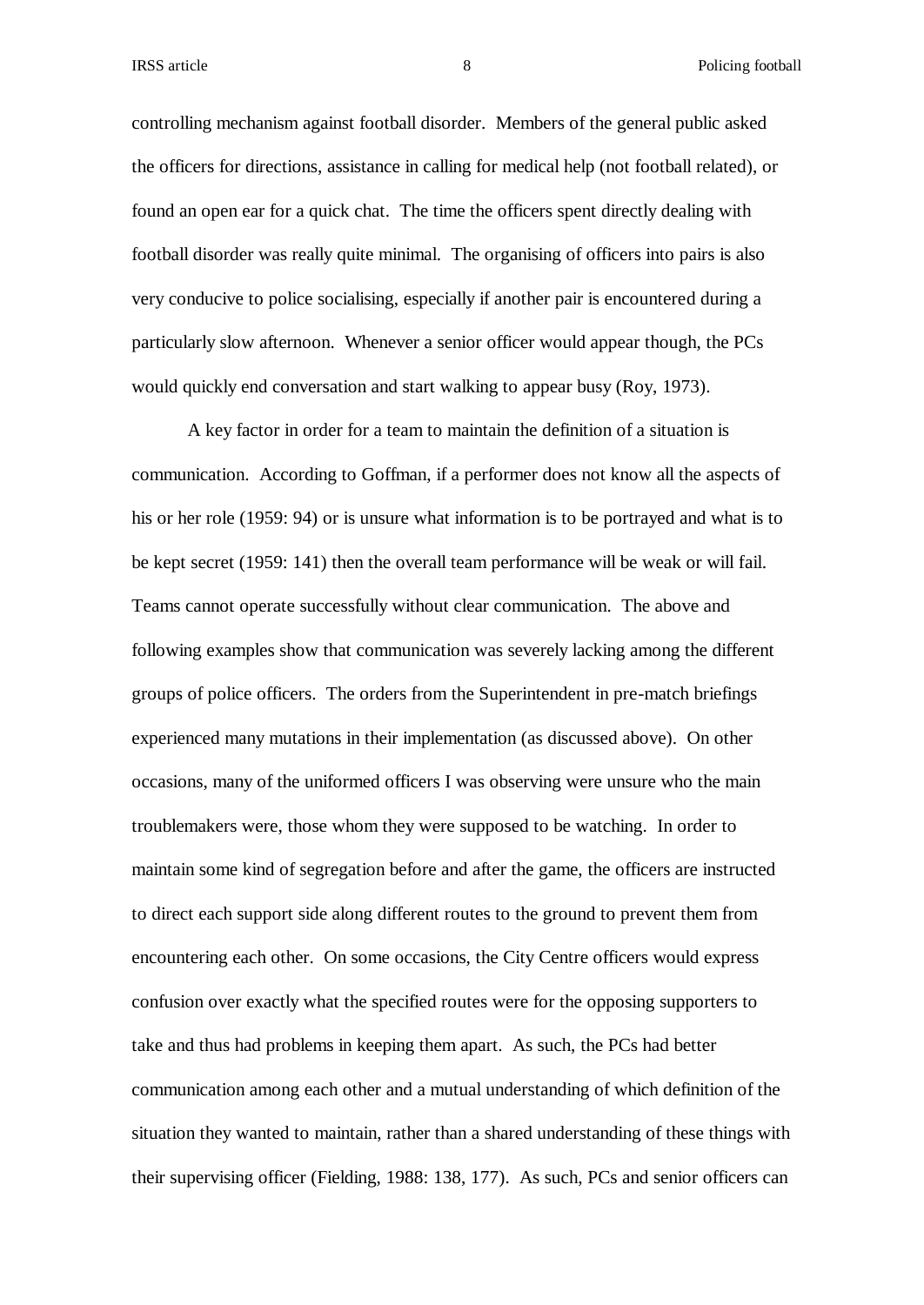#### IRSS article 2008 19 Policing football 9 Policing football

not be considered members of the same team (see Reuss-Ianni, 1983, for more on relationships between constables and senior officers).

Stewards are now employed through private companies in most professional football grounds (Garland and Rowe, 2000: 146-8). The job of the steward is to assist the supporters in finding their seats and the facilities within the ground, to ask those disturbing others to stop or eject them if necessary, and to help evacuate the ground in the case of an emergency. Football at one time had only police officers in the grounds, but stewarding was introduced to reduce the number of officers needed and thus the cost of keeping a stadium safe. Police officers within a ground charge the club to be there (Loader, 1999: 375), so it is in the interests of the club"s budget to have fewer police and more stewards (who cost considerably less to employ). I have observed, in my fieldwork, a larger social effect from this split in crowd management between the police and stewards. The presence of the stewards reduces the role of the uniformed police officers to that of law enforcement only. They are not there to keep the peace or to assist the supporters. Those tasks are the job of the stewards in this setting. The police officers" remit is mainly in a reserve capacity to take out the supporters who are deemed to be breaking the law (mainly through the Scottish criminal offence of "breach of the peace"). Thus the police presence inside the stadium becomes inherently confrontational and reactive. For example, a police officer I was with once became visibly annoyed at being asked where the toilets were during a match and made sarcastic remarks later about not being a steward. This role is almost the polar opposite of that of the PCs I observed in the City Centre, who are largely friendly and supportive of the public. As these two groups of PCs are presenting different definitions of the situation, they cannot be seen as a unified team.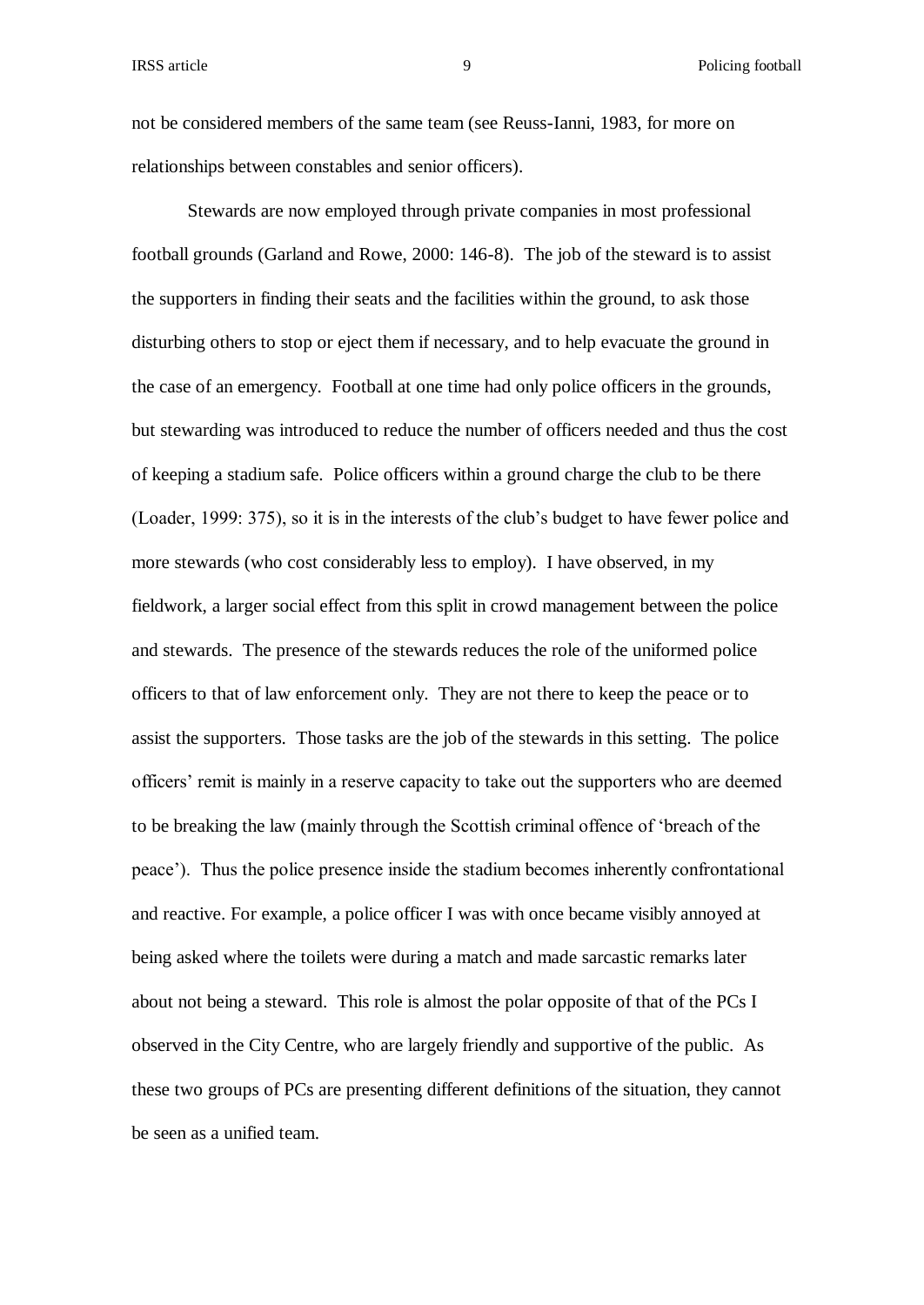#### *'Us' and 'Them': Identifying the audience*

In order for interaction to occur, two teams must be involved. Goffman has said (1959: 97) that it is necessary "to call one team the performers and to call the other team the audience or observers'. This section will examine just who the audience is for the many performances of the police.

Previously it was mentioned that the uniformed officers in the city centre have difficulty in identifying the known troublemakers at football. Several told me that they possess an idea of who these people are and what styles of dress they may adopt, but that most PCs are inexperienced when it comes to recognising established football hooligans. This confusion on the part of the PCs suggests that the hooligans can not provide the PCs team with a discernible audience for their actions. Senior officers are a much more available and ready audience, and the PCs I observed tend to orient their actions more towards them than towards the supporters. Together the PCs present the image of assurance and familiarity in their duties for the senior officers, although many PCs may be very unsure of exactly what it is they are supposed to be doing. They may have also just ended a personal conversation with another officer because an Inspector approached and are walking about to appear attentive to their area (as I witnessed more than once as an example of Cain"s "easing behaviour" [1971: 72]). Therefore, the stage is set whenever a senior officer is around, rather than when a supporter approaches. Consequently, police officers as a whole can not be a united team as they often perform for each other in public, rather than with each other.

When considering the interaction of police and supporters inside football grounds, one of the main issues to consider is that of segregation. In British grounds, the opposing supporters are kept physically separate inside the stadium (usually by a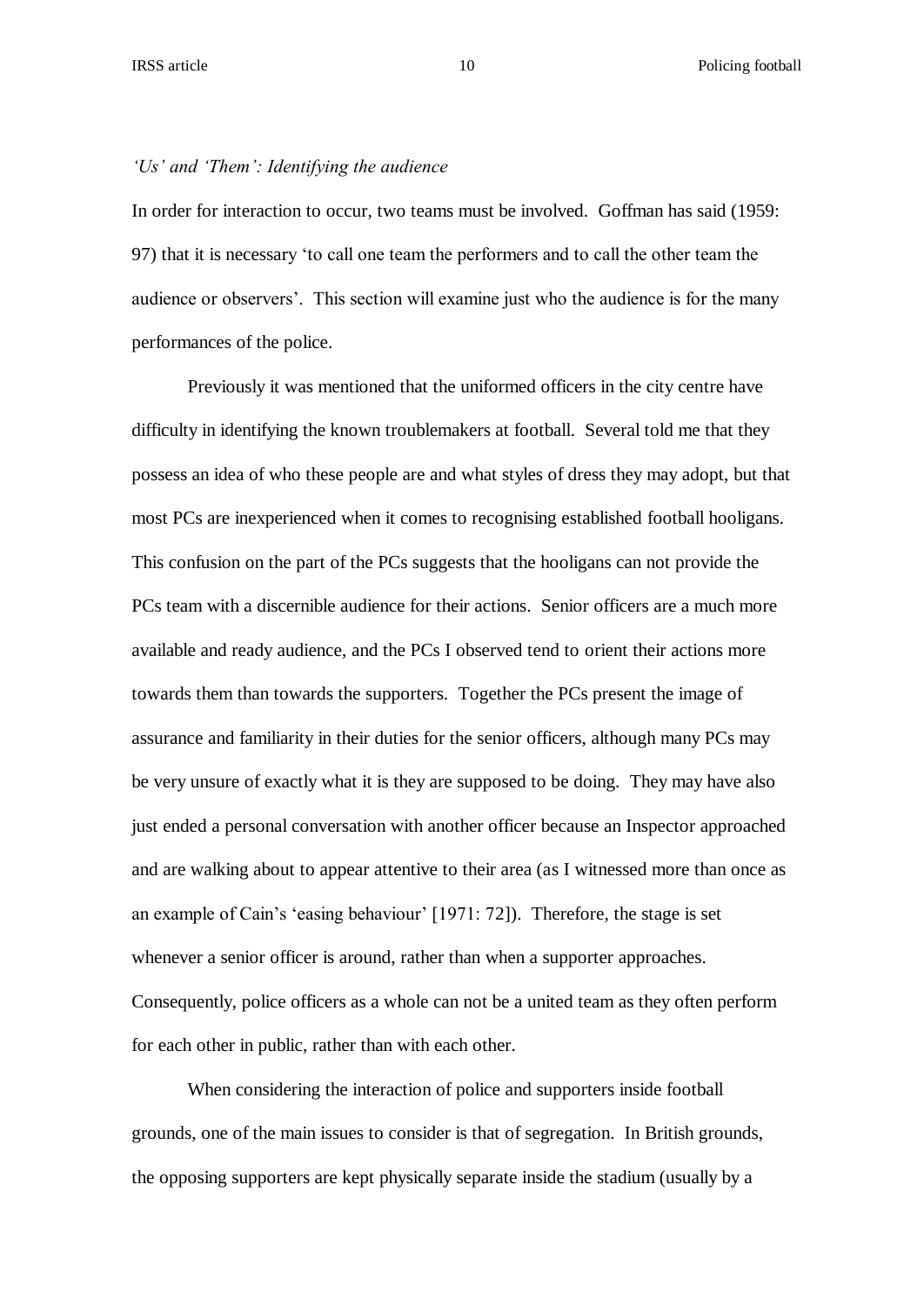IRSS article 11 Policing football

large fence or wall) and often outside as well. The police and other authorities herald all seated stadia and CCTV as instrumental in the reduction in overall violence during a football match (Garland and Rowe, 2000; NCIS, 2000). But they deem segregation as vital to the smooth running of a game (Giulianotti and Armstrong, 1997), even though it is not a legislative requirement nor essential to their stadium licenses. Two of the football grounds I visited no longer use insurmountable physical barriers to keep the rival groups apart, but a flat cloth tarpaulin which runs down the length of the stand and covers about three columns of seats. A few stewards and police will sit along one side of the tarpaulin during the match. This technique of a soft barrier not only keeps the opposing supporters apart, but also prevents them from becoming aggressive towards each other verbally. According to the police I interviewed, the supporters know that while they could physically reach the other supporters to carry out their verbal threats, the other supporters could physically reach them as well. The lack of safety from retaliation has been deemed as enough to keep the insults from being hurled in the first place.

However, I found that this technique is not employed in all grounds. And the grounds that do use it do not use it consistently. Next to the line of police and/or stewards along the tarpaulin there is usually a gap of a few columns of empty seats before the seating begins for the opposing supporters. The number of empty seat columns varies depending on who the visiting support is. The police praised the "psychology" of the soft barrier to me and acknowledged that the closer the support sides are to each other the less hostile they become. Nevertheless, they do not trust this theory completely. A larger gulf of empty seats is still employed for the traditionally more aggressive visiting supporter sides (e.g. those that hold a long-standing rivalry with each other such as Celtic and Rangers). While this seems to run in contradiction to the entire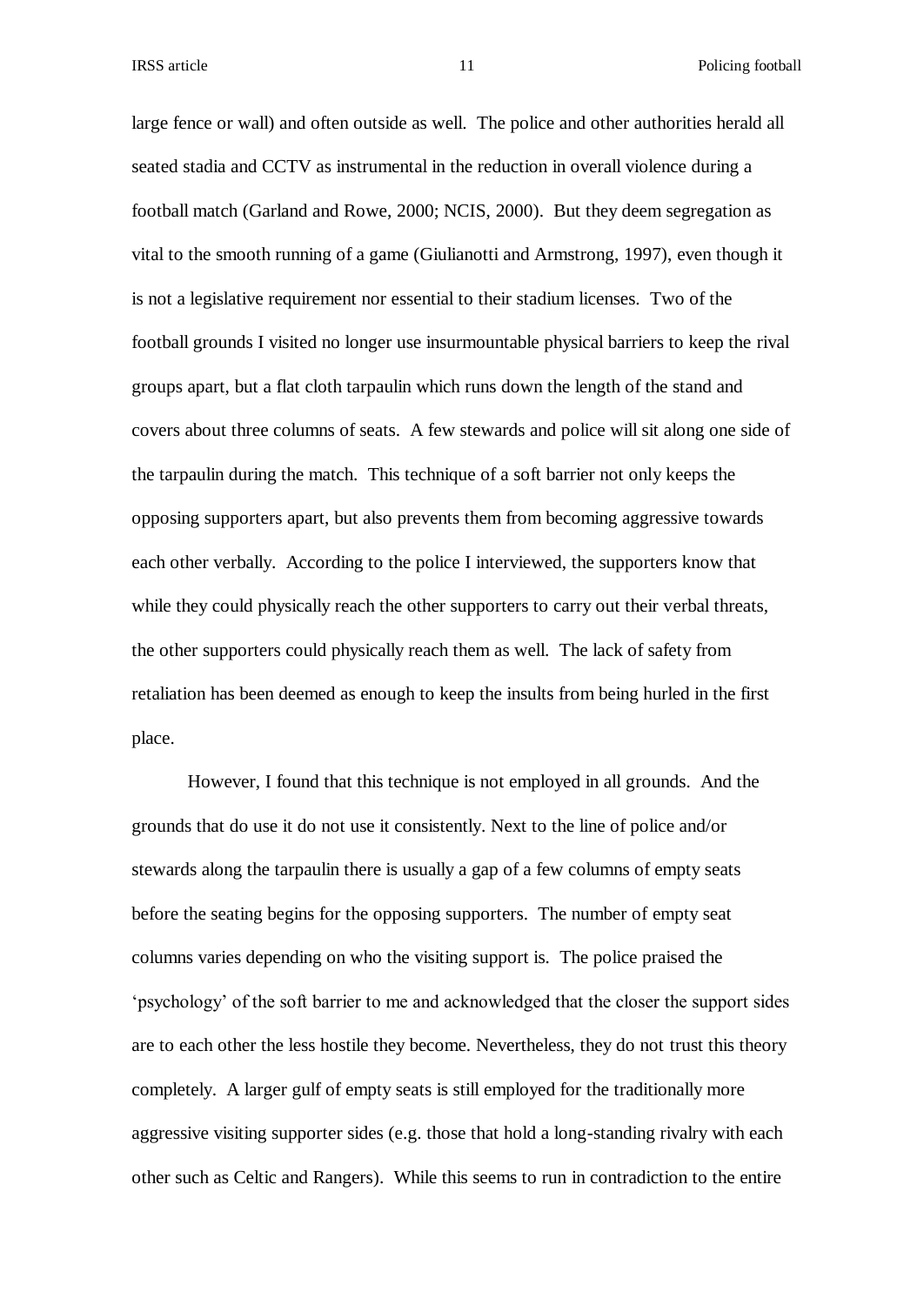IRSS article 12 Policing football

point of using the tarpaulin, it is still seen as the best way to ensure the minimal amount of football fan violence. Police who have the misfortune of being allocated positions along the remaining hard segregation walls in the other grounds that I visited say that the walls are a source of much hostility. The fans know they are safe from each other, and the police told me about often being hit by coins and other passing debris during their duties there. So while physical assaults are no longer possible inside the grounds, other ways of injuring the opposition are found in throwing missiles.

It is apparent from the above examples that the audience for the performance of the uniformed officers inside the stadium is the supporters, unlike the officers in the city centre mentioned above whose audience tends to be senior officers. Thus we see again how these groups of police constables are actually separate interaction teams as they are performing different definitions of the situation to different audiences. However, the performance the supporters see in the stadium and the behavioural expectations placed on them in return can vary between forces and grounds as well as between sections of the same stadium. Because a consistent police policy for segregation in Scottish stadia has yet to be implemented, supporters can never be certain of the definition of the situation (as dictated by the police) for each ground and each section of the ground. One PC with whom I spoke suggested that travelling supporters may get arrested for conduct or actions in the ground they are visiting that they can get away with at home. They do not know the limits the police set in the other grounds. As such, the rules for interaction are often unclear.

#### **Conclusion**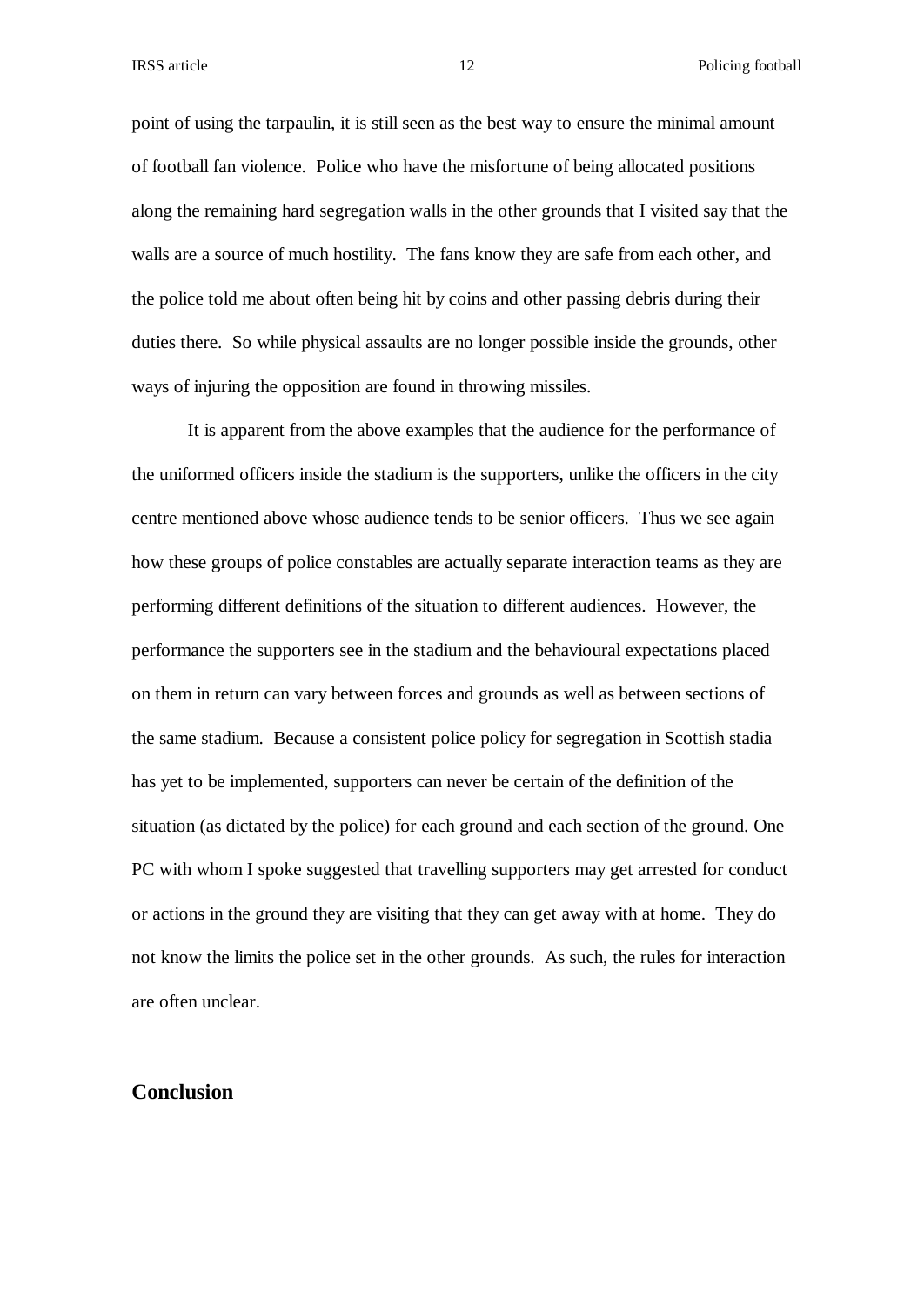IRSS article 13 Policing football

Deliberately or not, the police officers working at Scottish football games have come to organise themselves into different and independent social interaction teams. As I have demonstrated, police constables in the city centre perform *for* their supervising officer rather than *with* him or her, thus demonstrating a separate team status. When constables in the city do interact with football supporters, it is usually in a friendly and jovial way. However, police constables within the football stadium tend to take a more stern approach to supporters as customer service work is left to the stewards. By doing so, the presence of all these separate police teams with their own definitions of the situation may create confusion and conflict with football supporters who may perceive them as one team, unified in purpose and outlook (Muir, 1977: 15; Zerubavel, 1979: 40). Each time a supporter encounters a police officer at different spatial, temporal, and hierarchical points, the definition of the situation (as dictated by the police) and the requirements made upon the supporter's behaviour changes. Thus the police have helped create a situation where norm violation on the part of the supporter is more likely to occur.

It is important to point out here that this article has not been about football hooliganism *per se* and interactions between police officers and "hooligans" (whatever and whomever that may be – see Coalter, 1985; Redhead, 1991 and O"Neill, 2002: 224- 6 for discussions on the variable definitions of "hooliganism" and "hooligans"). While this type of violent supporter came under my gaze at times during the fieldwork, most police interaction was with the basic football supporter, and this includes those who may occasionally decide to throw a coin over a segregation wall (as mentioned above). Thus the behaviour violations I discuss here that may be inadvertently encouraged by the differentiated police performances at football are not only the more dramatically violent ones ("hooliganism"), but also the more subtle actions that some police officers allow at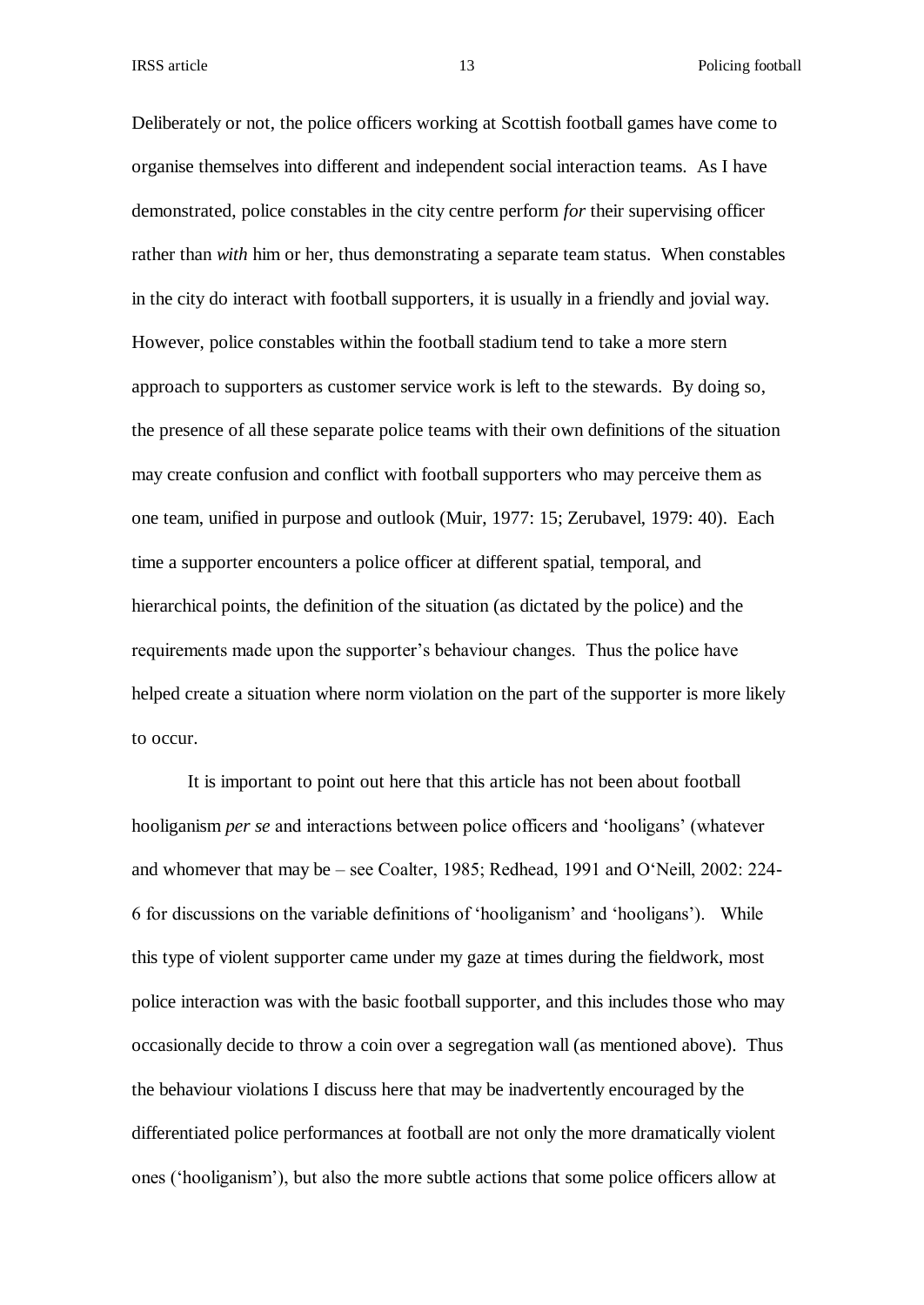IRSS article 14 Policing football

matches while others may not. For example, some police officers I observed felt shouting and swearing at football was not worth trying to reprimand, as "letting off steam" is what football is all about. Other officers took great offence at this, especially if it was directed at them. Supporters were left to develop a sense of how much tolerance the police around them had of these types of actions, and this is one example of a behaviour that could experience wide variation in its control within the same police force.

As such it is impossible to measure with any certainty whether football disorder is on the increase or not. In fact, actual football "hooliganism" itself can be perceived in many different ways. Garland and Rowe (2000: 154-5) argue that hooliganism is changing and that unorganised and spontaneous violent behaviour is becoming more common now, as opposed to the organised "fighting crews" of the 1980s. The National Criminal Intelligence Service, from which Garland and Rowe obtained their data, have also distinguished between different types of disorder at football by saying that while overall arrests for football related offences were down in the 1999/2000 season, arrests for "violent football hooliganism" were up. However, they then proceed to undermine the strength of these statistics by saying:

Statistics for football-related offences have, in themselves, become an unreliable indicator in providing a true assessment of football hooliganism. As the reports show, there are many occasions when a major incident of disorder - quite often well away from a football ground - will lead to comparatively few or even no arrests. Conversely, a police commander might well decide to take action, in order to prevent disorder, that might result in a large number of arrests (NCIS, 2000).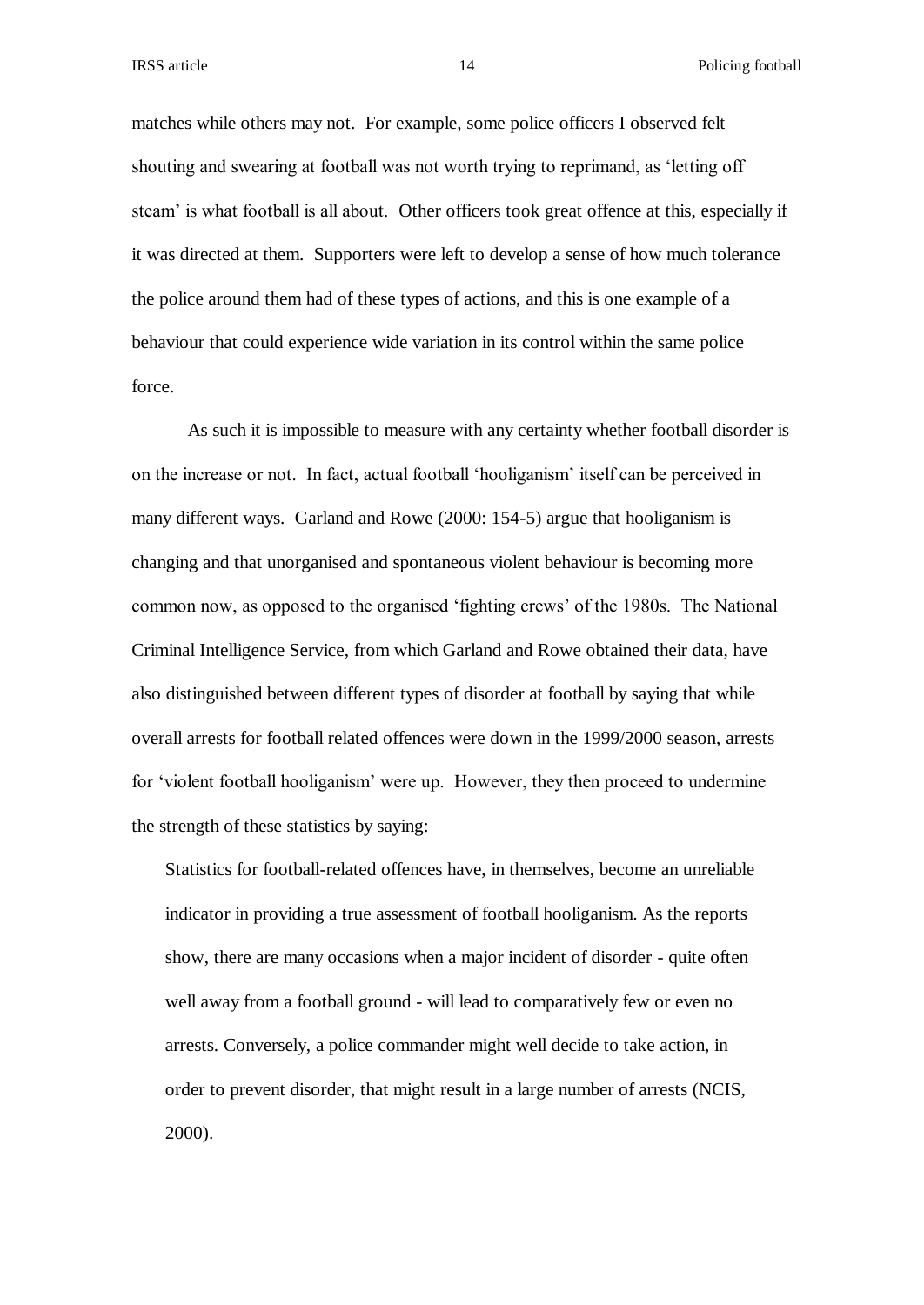IRSS article 15 and 15 Policing football

In addition to showing the futility of trying to measure football disorder, this quote also supports my own argument in that the police have a significant role to play in the experience of a football match day but that this role has not been used consistently. Giulianotti (1994) has also argued that the perceived threat football hooligans pose is a malleable one, which has changed over time depending on political and social agendas of the moment.

We can see from the work of Goffman that social interaction includes a delicate balance of actions, reactions, and predictability. It is for precisely this reason that I have used his theories to illuminate the social tensions and negotiations occurring during football policing. If we are to truly expect football supporters to observe "normal" behaviour rules, the definition of the situation must be one that is based on those rules as well. To present one social team with another team that constantly changes those rules is not going to encourage behavioural compliance. However, I am not trying to argue a causal link between the level of football disorder and police unity. Firstly, as the preceding discussion demonstrates, it is impossible to measure or establish a consistent definition of football disorder. Secondly, I am not suggesting that the police should become more operationally united as that would be impossible. Police forces are becoming ever more specialised and fragmented and as I have already discussed, stewards inside the grounds relieve them of even more of their duties. However, I would suggest that as all these groups must routinely work together in this one arena they could go a long way towards making their jobs easier and more effective by presenting a common definition of the situation, transient though it may be, for this particular context. The police need to consider the impression that they give off as a whole, and should try to work towards a united and constant presentation of self for the supporters. Increased communication between the various police teams and the stewards is vital to accomplish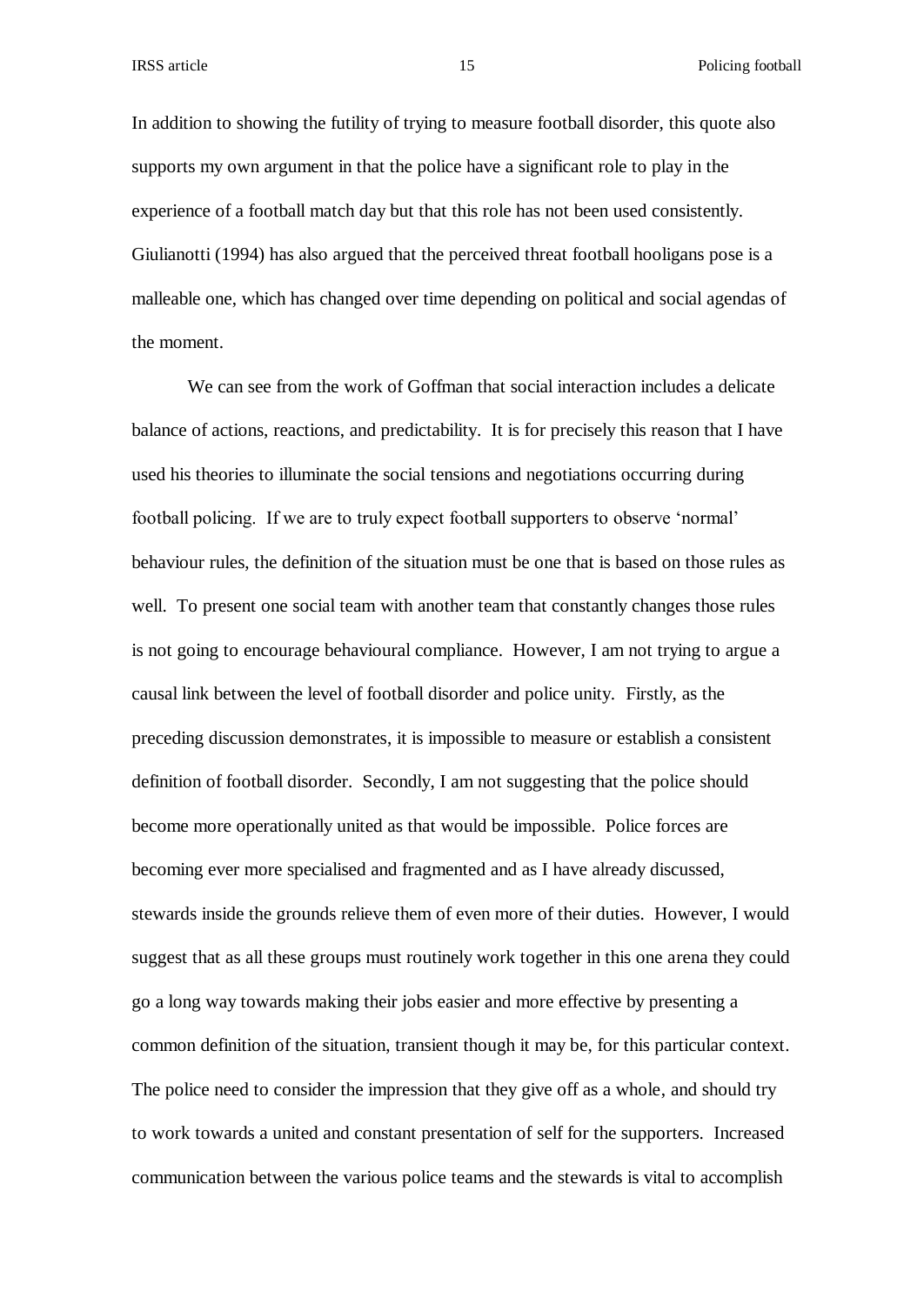this united performance. This would help to diminish confusion over what the expected interactive behaviour from the supporters is and thus possibly reduce the likelihood that violations will occur, be they subtle or more overtly violent. This analysis is based on selected observations from an extensive database, which includes further observations with more senior police officers, detectives, Mobile Support Units, CCTV operators, and also covers the perspective of female officers. Yet it can be said with certainty that the role of police teams in football matches can be illuminated by the utilisation of Goffmann"s analytical categories, and potential improvements in the efficacy of such policing identified on the basis of such anlaysis..

 $2^2$  The term 'football' will be used in this paper to refer to the sport also known as 'soccer'.

# **References:**

\_\_\_\_\_\_\_\_\_\_\_\_\_\_\_\_\_\_\_\_\_\_\_\_\_\_

Armstrong, G. (1998) *Football Hooligans: Knowing the Score*. Oxford: Berg.

Armstrong, G. and Harris, R. (1991) "Football Hooligans: Theory and Evidence", *Sociological Review* 39: 427-58.

Armstrong, G. and Young, M. (1997) "Legislators and Interpreters: The Law and "Football Hooligans"", in G. Armstrong and R. Giulianotti (eds) *Entering the Field: New Perspectives on World Football*. Oxford: Berg.

<sup>&</sup>lt;sup>1</sup> This article is based on a paper given at the  $14<sup>th</sup>$  International Sociology of Sport Association Symposium in Budapest, Hungary, 26-30 June 1999. The author would like to thank Dr. Richard Giulianotti, Prof. Steve Bruce and the anonymous reviewers for their thoughtful comments on previous drafts of this paper.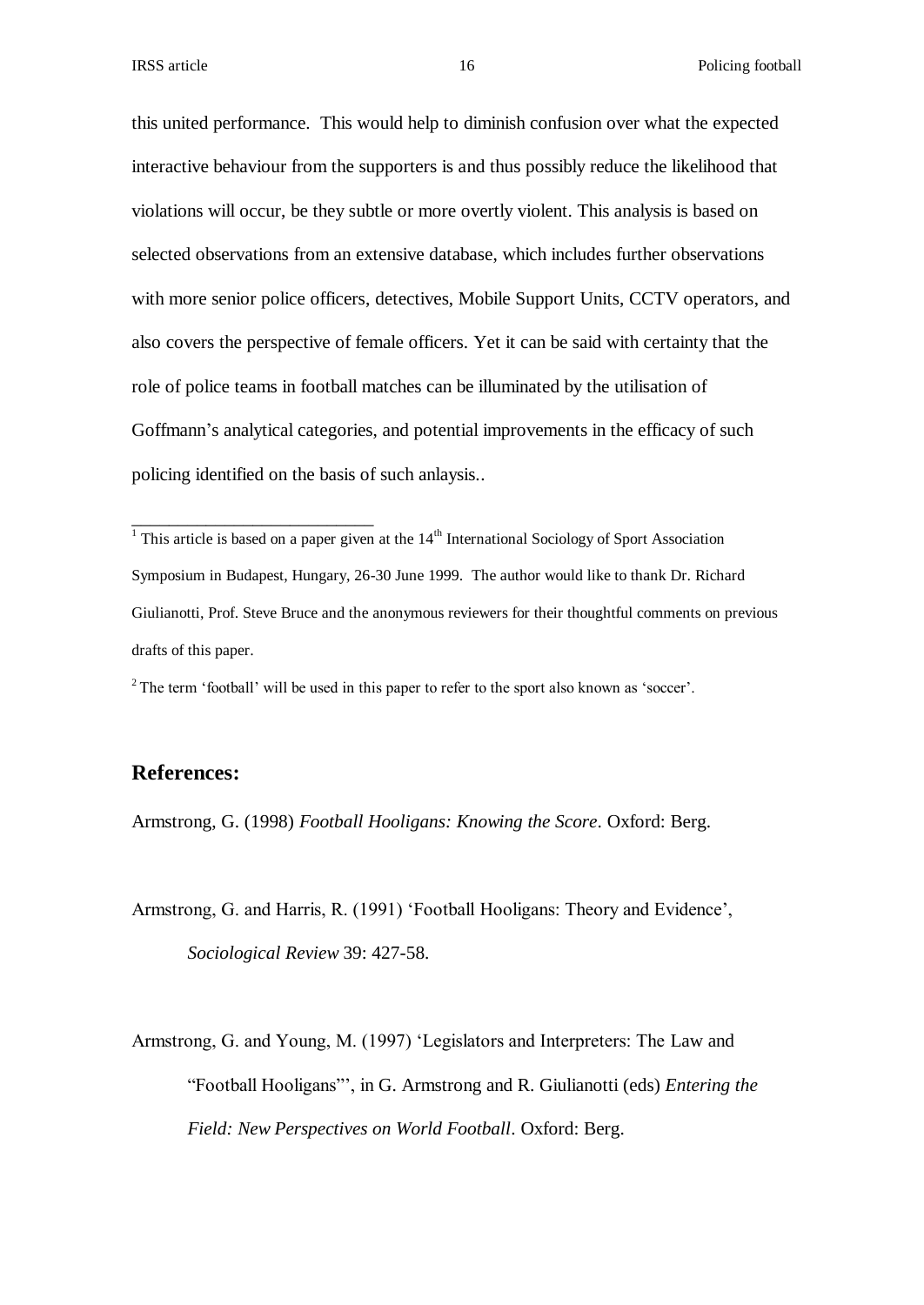- Cain, M. (1971) 'On the beat: Interactions and relations in rural and urban police forces', in S. Cohen (ed.) *Images of Deviance*. Harmondsworth: Penguin.
- Coalter, F. (1985) "Crowd Behaviour at Football Matches: A Study in Scotland", *Leisure Studies* 4: 111-17.
- Collison, E. (1989) *Football Crowd Violence in Scotland Analysed by the Value-Added Theory of Collective Behaviour*. Unpublished PhD thesis, University of Edinburgh.
- Chatterton, M. (1976) "Police in social control", in F. S. King (ed.) *Control Without Custody? Papers Presented to the Cropwood Round-Table Conference December 1975.* Cambridge: Institute of Criminology.
- Dunning, E., Williams, J., and Murphy, P. J. (1987) *The Social Roots of Football Hooliganism*. London: Routledge.
- Emerson, R. M., Fretz, R. I. and Shaw, L. L. (2001) "Participant observation and fieldnotes", in P. Atkinson, A. Coffey, S. Delamont, J. Loftland and L. Loftland (eds) *Handbook of Ethnography*. London: Sage.
- Fielding, N. G. (1988) *Joining Forces: Police Training, Socialization, and Occupational Competence*. London: Routledge.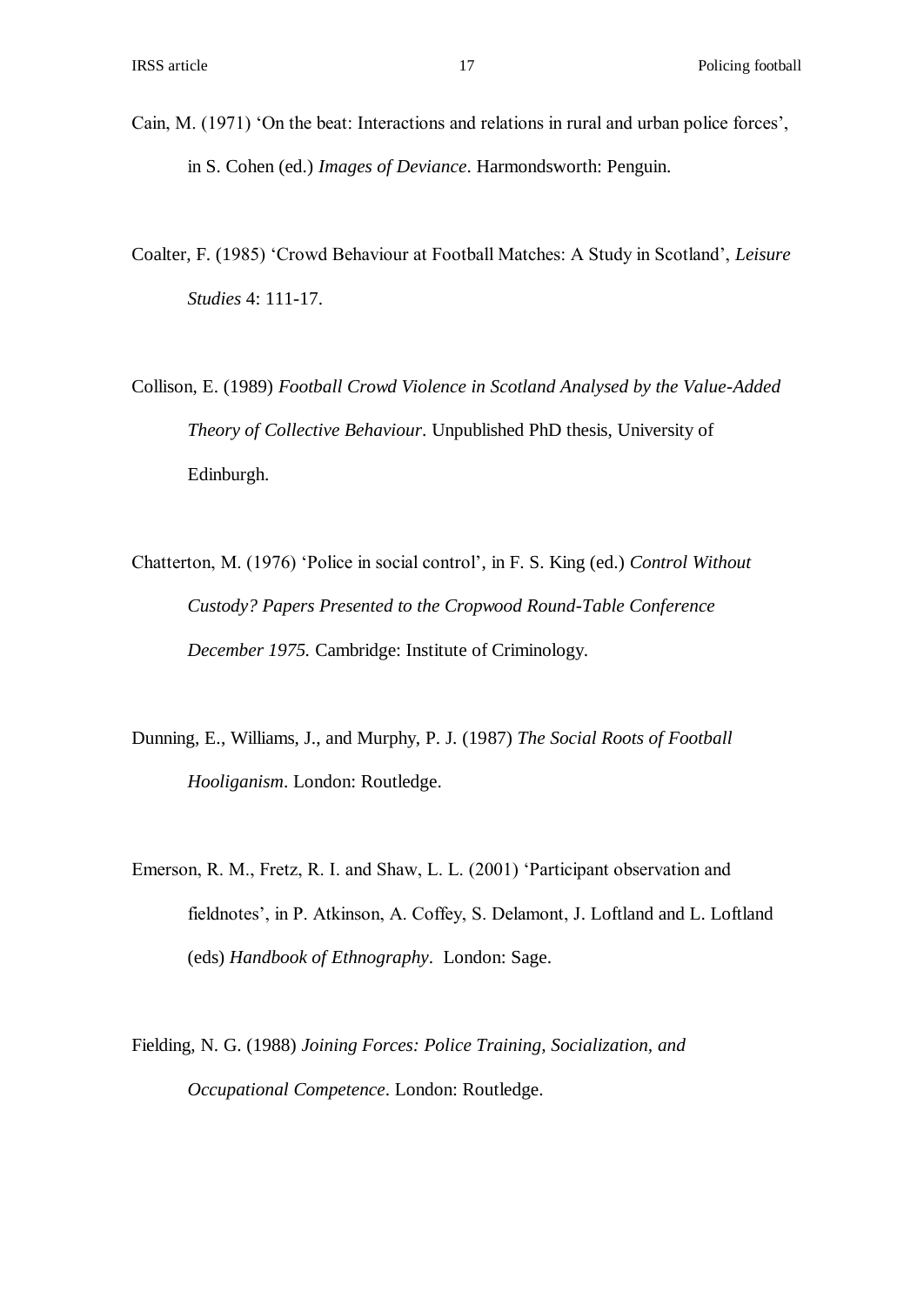- Finn, G. P. T. (1994) "Football Violence: A Societal Psychological Perspective", in R. Giulianotti, N. Bonney, and M. Hepworth (eds) *Football, Violence, and Social Identity*. London: Routledge.
- Garland, J. and Rowe, M. (1999) "Policing Racism at Football Matches: An Assessment of Recent Developments in Police Strategies", *International Journal of the Sociology of the Law* 27: 251-66.
- Garland, J. and Rowe, M. (2000) "The Hooligan"s Fear of the Penalty", *Soccer and Society* 1(1): 144-57.
- Giulianotti, R. (1994) "Social Identity and Public Order: Political and Academic Discourses on Football Violence", in R. Giulianotti, N. Bonney, and M. Hepworth (eds) *Football, Violence, and Social Identity*. London: Routledge.
- Giulianotti, R. (1996) *A Sociology of Scottish Football Fan Culture*. Unpublished PhD thesis. University of Aberdeen.
- Giulianotti, R. and Armstrong, A. (1997) "Avenues of Contestation: Football Hooligans Running and Ruling Urban Spaces", *Working Papers in Sport and Leisure Commerce,* No. 3. University of Memphis: The Bureau of Sport and Leisure Commerce, <<http://www.hmse.memphis.edu/WPSLC/nov'97ab.htm>>.
- Goffman, E. (1959) *The Presentation of Self in Everyday Life.* Harmondsworth: Penguin.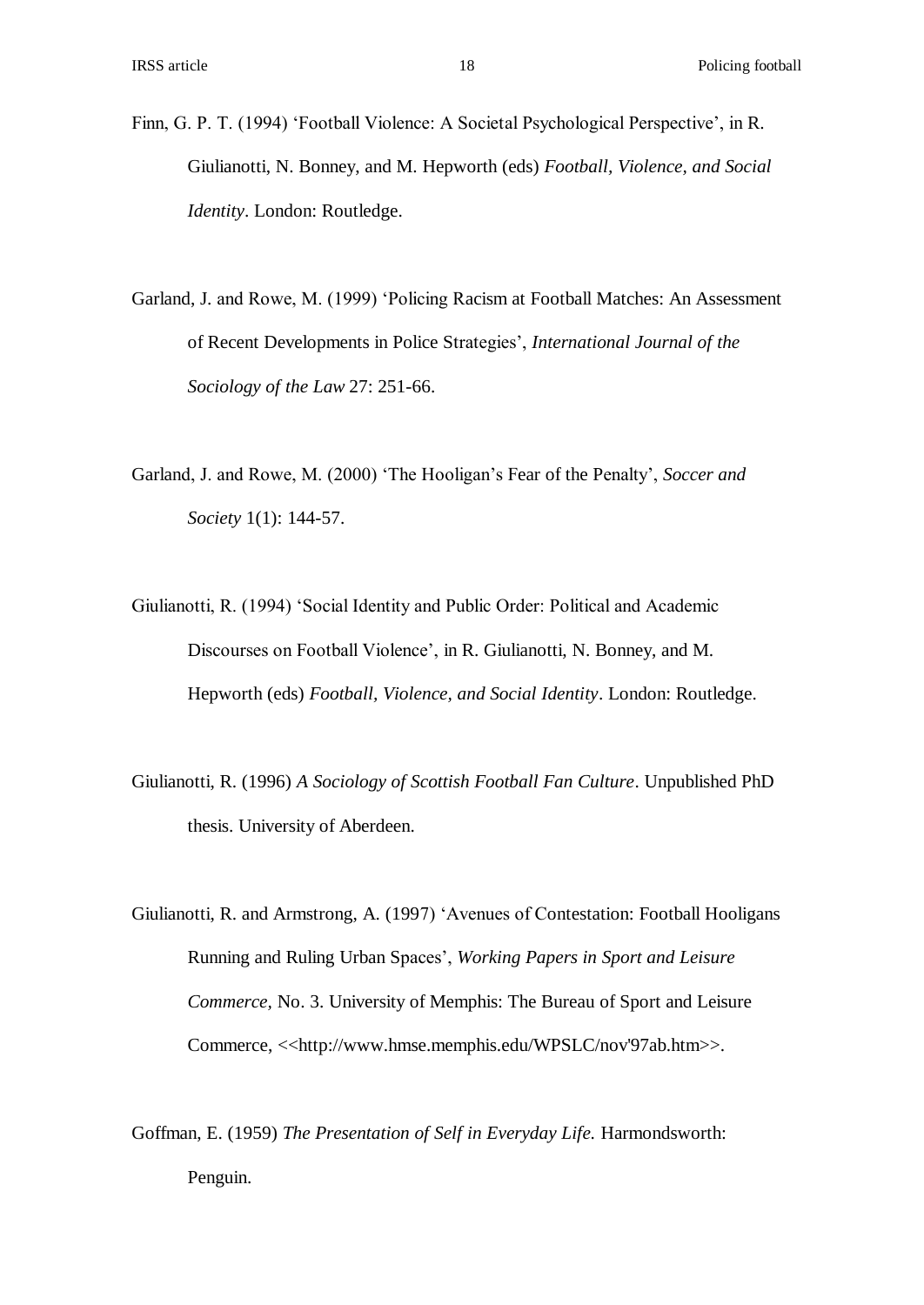- Harper, C. (1990) *A Study of Football Crowd Behaviour*. Home Office: Police Research Group, Police Research Award Scheme.
- The Home Office. (1990) *The Hillsborough Stadium Disaster*, 15 April 1989. Inquiry by the Rt. Hon. Lord Justice Taylor, Final Report.
- Lewis, J. (1980) "Crowd Control at English Football Matches", *Sociological Focus*  15(4): 417-23.
- Loader, I. (1999) "Consumer Culture, Policing, and Security", *Sociology* 33(2): 373-92.
- Manning, P. K. (1977) *Police Work: The Social Organization of Policing*. Cambridge: The MIT Press.
- Marsh, P., Rosser, E., and Harré, R. (1978) *The Rules of Disorder*. London: Routledge & Kegan Paul.
- Middleham, N. (1993) *Football: Policing the Supporter*. Home Office: Police Research Group, Police Research Award Scheme.
- Muir, W. K. Jr. (1977) *Police: Streetcorner Politicians*. Chicago: University of Chicago Press.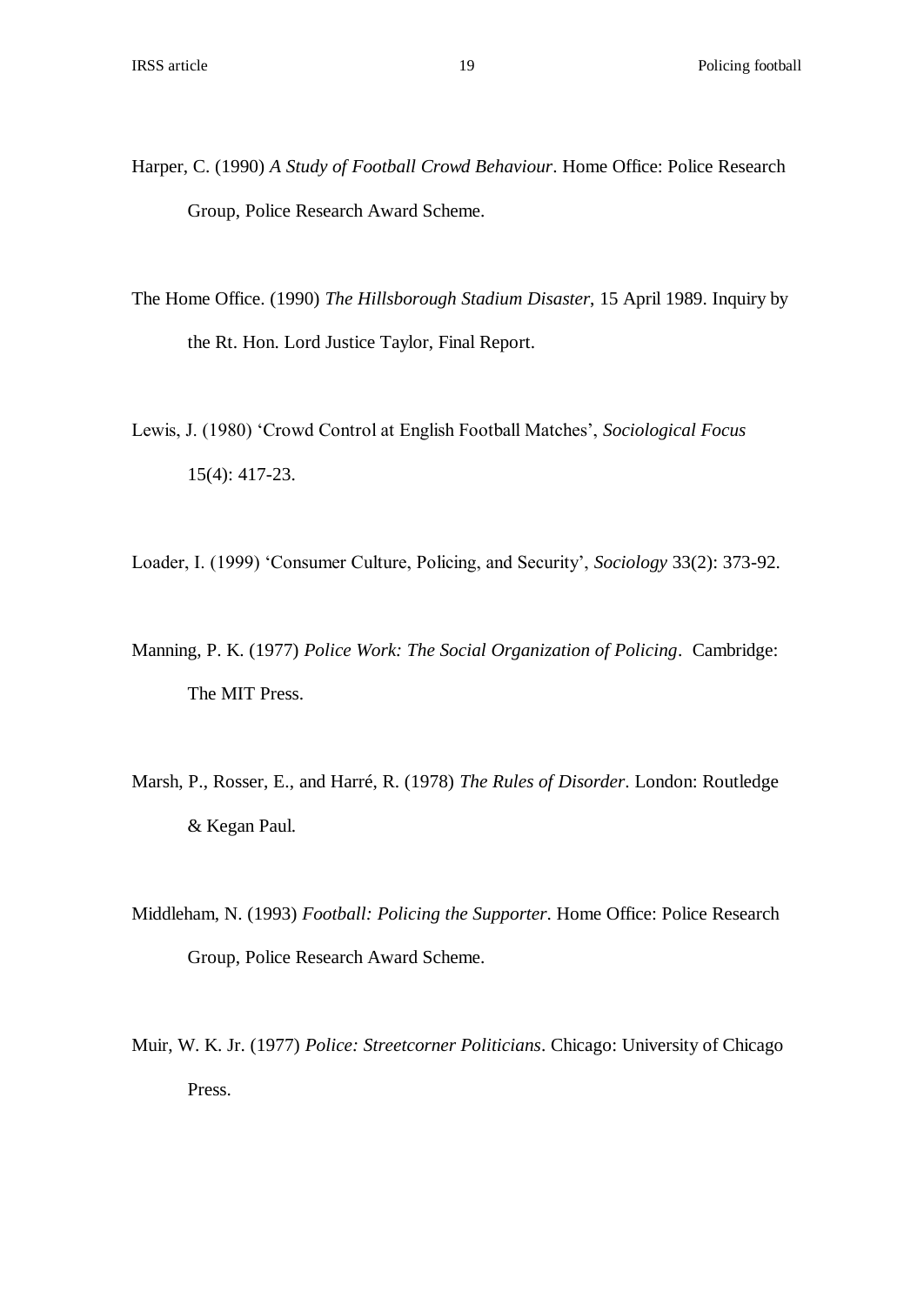- National Criminal Intelligence Service (2000) "NCIS calls for concerted effort to tackle football hooliganism as report of disorder show major increase', 12 August. Press release 26/00.
- O"Neill, M. (2002) *Social Interaction in the Policing of Scottish Football*. Unpublished Ph.D. thesis, University of Aberdeen.
- Redhead, S. (1991) "Some reflections on discourses on football hooliganism", *The Sociological Review* 39(3): 479-88.
- Reiner, R. (1994) "Policing and the Police", in M. Maguire, R. Morgan, and R. Reiner (eds) *The Oxford Handbook of Criminology*. Oxford: Clarendon.
- Reuss-Ianni, E. (1983) *Two Cultures of Policing: Street Cops and Management Cops*. New Brunswick, New Jersey: Transaction Books.
- Roy, D. (1973) "Banana Time", in G. Salaman and K. Thompson (eds) *People and Organisations,* London: Longman.

Rubinstein, J. (1973) *City Police*. New York: Ballantine Books.

Sacks, H. (1972) 'Notes on the police assessment of moral character', in D. Sudnow (ed.) *Studies in Social Interaction*. New York: The Free Press.